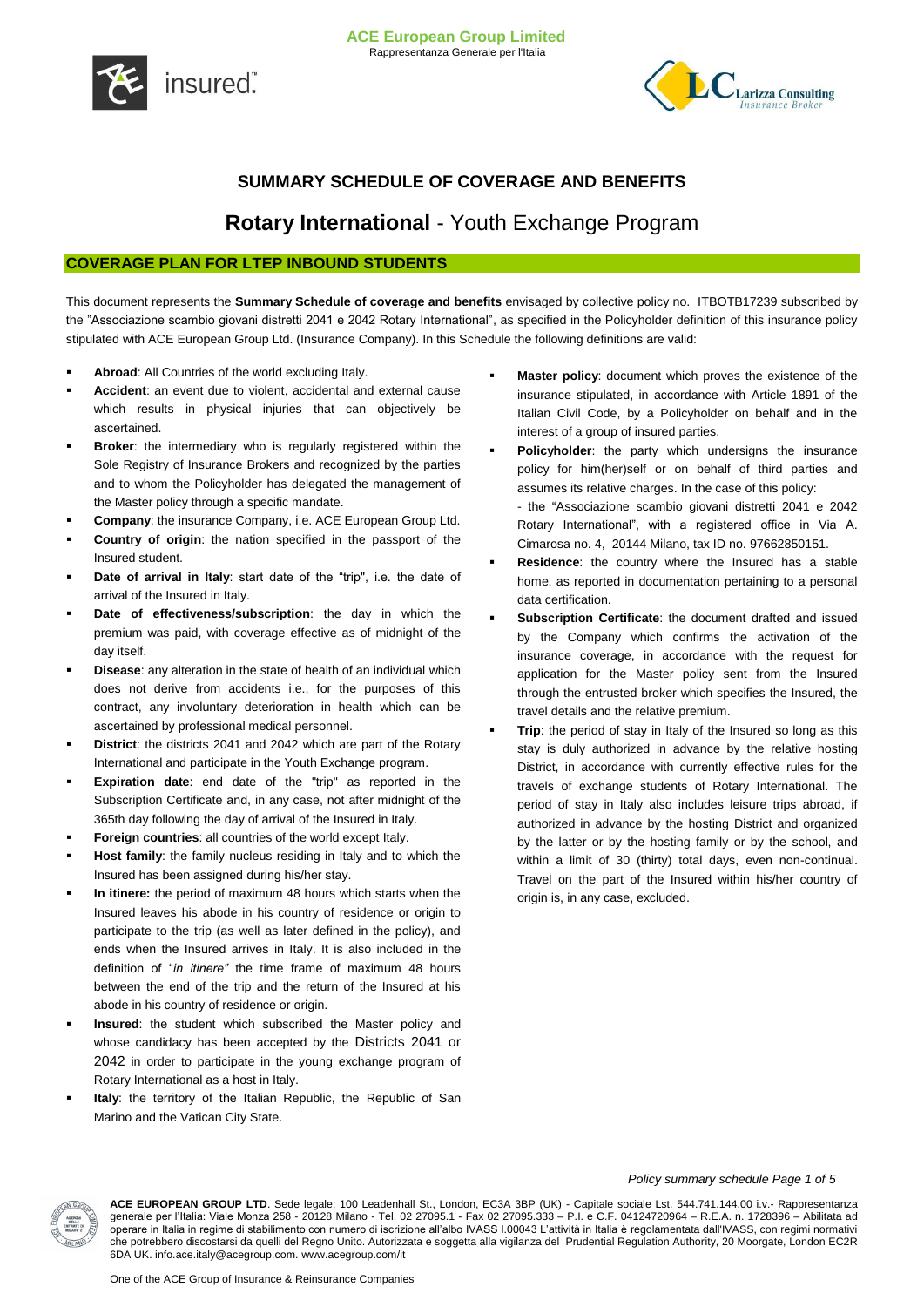



## **ELIGIBILITY**

All students aged under 30 (thirty) are eligible, whose applications have been accepted by the Districts 2041 and/or 2042, which participate in the Rotary International youth exchange program as guests.

## **PURPOSE OF THE INSURANCE**

The coverage is valid for the "trip" of the Insured as specified in the above-cited definitions. Furthermore the following coverages and benefits are provided also "*in itinere":*

- Travel assistance;
- Travel accidents.

## **EFFECT AND DURATION OF COVERAGE**

The coverage is effective from 24:00h on the date of payment of the premium/subscription to the Master policy.

- The cover starts from the moment the Insured arrives in Italy, as long as after the date of Subscription to the Master policy, and ends:
- at 24:00h on the date indicated on the Subscription Certificate (end of the period of hospitality in Italy on behalf of the Rotary International
- youth exchange program) and in any event for a maximum period of 365 days from the date of arrival in Italy of the Insured;
- when the Insured is abroad, unless otherwise indicated in the definition of "trip" above.

## **INSURANCE COVERAGE AND BENEFITS**

In the event of a conflict between this document and the content of the Master policy, the latter shall prevail.

| <b>ASSISTANCE DURING THE TRIP</b>                                                  |                                        | INSURANCE LIMIT( $\epsilon$ )                        | <b>DEDUCTIBLE (€)</b> |
|------------------------------------------------------------------------------------|----------------------------------------|------------------------------------------------------|-----------------------|
| Telephone consultation with a doctor                                               |                                        | No limit                                             | No.                   |
| Sending a doctor following telephone consultation with a doctor<br>(only in Italy) | Max.3 times per Insured                |                                                      | No                    |
| Medical transfer                                                                   |                                        | 4,000 per Insured                                    | 200 per claim         |
| Medical repatriation                                                               |                                        | 80,000 per Insured                                   | 200 per claim         |
| Repatriation of the Insured's body                                                 |                                        | 40,000 per Insured                                   | 200 per claim         |
| Evacuation for safety reasons (only in Italy)                                      |                                        | 80,000 per Insured                                   | 200 per claim         |
| Trip of a family member in the even the Insured is hospitalised                    |                                        | 4,000 per Insured (max. 75 € per day/overnight stay) | 200 per claim         |
| <b>DEATH AND PERMANENT TOTAL DISABLEMENT</b>                                       |                                        | INSURANCE LIMIT $(E)$                                | <b>DEDUCTIBLE (€)</b> |
| Death following an accident                                                        | 50,000 per Insured                     |                                                      | No.                   |
| Permanent disablement following an accident                                        | 50,000 per Insured                     |                                                      | <b>No</b>             |
| - in the event of the loss of one or more members                                  | 100% of the insured limit of insurance |                                                      | 200 per claim         |
| - in the event of the loss of one member                                           | 50% of the insured limit of insurance  |                                                      | 200 per claim         |
| - in the event of the loss of the thumb and index finger of the<br>same hand       | 50% of the insured limit of insurance  |                                                      | 200 per claim         |
| - in the event of quadriplegia                                                     | 100% of the insured limit of insurance |                                                      | 200 per claim         |
| - in the event of paraplegia                                                       | 50% of the insured limit of insurance  |                                                      | 200 per claim         |
| - in the event of hemiplegia                                                       | 50% of the insured limit of insurance  |                                                      | 200 per claim         |
| in the event of accidents following amateur sports activities                      | 20,000 per Insured                     |                                                      | <b>No</b>             |
| <b>INTERRUPTION OF THE TRIP</b>                                                    | INSURANCE LIMIT $(E)$                  |                                                      | <b>DEDUCTIBLE (€)</b> |
| Cover for the interruption of the trip                                             | 2,400 per Insured                      |                                                      | 200 per claim         |
| PROTECTION OF BAGGAGE AND PERSONAL EFFECTS                                         |                                        | INSURANCE LIMIT $(E)$                                | <b>DEDUCTIBLE (€)</b> |
| Theft/loss/damage/failure redelivery of baggage or of personal effects             |                                        | 1,500 per Insured                                    | 150 per claim         |
| - limit of compensation per object                                                 |                                        | 150 per claim                                        | No.                   |
| Emergency replacement expenses due to late delivery of baggage (> 12h)             |                                        | 200 per claim                                        | <b>No</b>             |
| PERSONAL LIABILITY                                                                 |                                        | <b>INSURANCE LIMIT (€)</b>                           | <b>DEDUCTIBLE (€)</b> |
| Civil liability towards third parties for damage to objects, persons and animals   |                                        | 400,000 per Claim and Trip                           | 200                   |
| - in the event of damage caused to the home/belongings of the host family          |                                        | 4,000 per Claim and Trip                             | 200                   |

*Policy summary schedule Page 2 of 5*

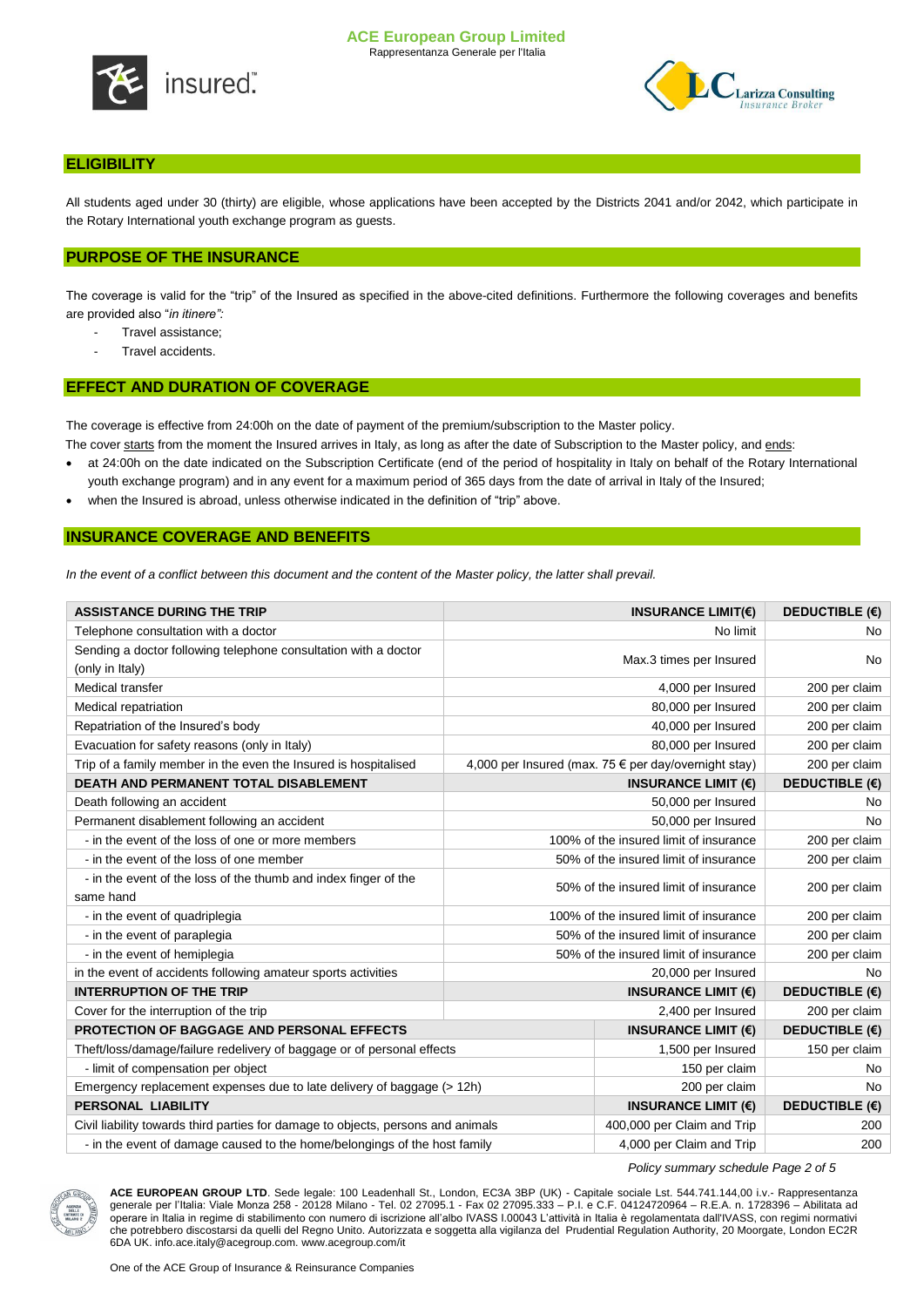



## **MAIN EXCLUSIONS AND LIMITATIONS**

The following is a list of the main exclusions and limitations, merely by way of example and is not limited to the same (for a full list of exclusions and limitations, refer to the Insurance Terms and Conditions):

- students above the age of 30 (thirty) cannot be insured;
- *trips to the country of residence/origin of the Insured;*
- *trips abroad not authorised by the host District;*
- *trips to a country where, at the time of departure, are subject to a prohibition or limitation (even temporary) issued by the competent Public Authority;*
- extreme trips to remote locations that can only be reached with the use of special vehicles;
- *the direct organisation of all of the services envisaged, or, in any event, without the prior authorisation of the Assistance Centre;*
- *illnesses which are a manifestation of or direct consequence of chronic or pre-existing conditions at the start of the trip and known by the Insured;*
- *drug addiction, HIV or AIDS;*
- fraudulent intention, voluntary or premeditated acts by the Insured;
- *the consequences of the abuse of alcohol or of the use of psychoactive drugs or narcotic drugs for non-medicinal purposes;*
- *participation in sports competitions or relative training, unless they are for recreational purposes;*
- practice of aerial or air-related sports in general, extreme sports, reckless pursuits and any sport exercised professionally or which, in any *event, entails direct or indirect payment.*

*The Insurer shall not be required to provide coverage or will be obliged to pay any compensation or pay any benefit under this policy if the provision of such coverage, the payment of such compensation or recognition of such benefit would expose the Insurer to penalties, prohibitions or restrictions provided for by the United Nations resolutions or trade and economic sanctions provided for by the laws or regulations of the European Union and individual countries that are part, of the United States of America or conventions international.*

*ACE European Group Limited is a subsidiary of ACE Limited, a U.S. company listed on the NYSE. Consequently, ACE European Group Limited is subject to certain U.S. laws and regulations regulations in addition to EU, UN and national sanctions restrictions which may prohibit it from providing cover or paying claims to certain individuals or entities or insuring certain types of activities related to certain countries such as Iran, Syria, North Korea, North Sudan and Cuba.*

## **OBLIGATIONS OF THE INSURED IN THE EVENT OF A CLAIM**

#### **HOW TO REQUEST ASSISTANCE**

In the event of need, **the Insured must contact the Company's Assistance Centre,** open 24 hours, **by telephoning the following number: + 39 06.42.115.813.**

Specialist staff is available to intervene or to indicate the most appropriate procedure to solve any type of problem in the best way possible as well as authorising any expenses. If it is impossible to telephone the Assistance Centre, a fax may be sent to the following number + 39 06.48.189.60

#### **IMPORTANT: the Insured must not take any initiative without having first telephoned the Assistance Centre on: + 39 06.42.115.813**

## **FOR CUSTOMER SERVICE and to MAKE A CLAIM**

The claim, complete with all documentation must be sent to the following address:

#### **ACE c/o Inter Partner Assistance S.A.**

Via B. Alimena, n. 111– 00173 Rome (ITALY)

In the event of requests regarding the claims procedure or the status of a claim, the following telephone number may be used: +39 06.42.115.813 on the following days and times: Monday – Friday 9.00-18.00h / Saturday 9.00-13.00h.



*Policy summary schedule Page 3 of 5*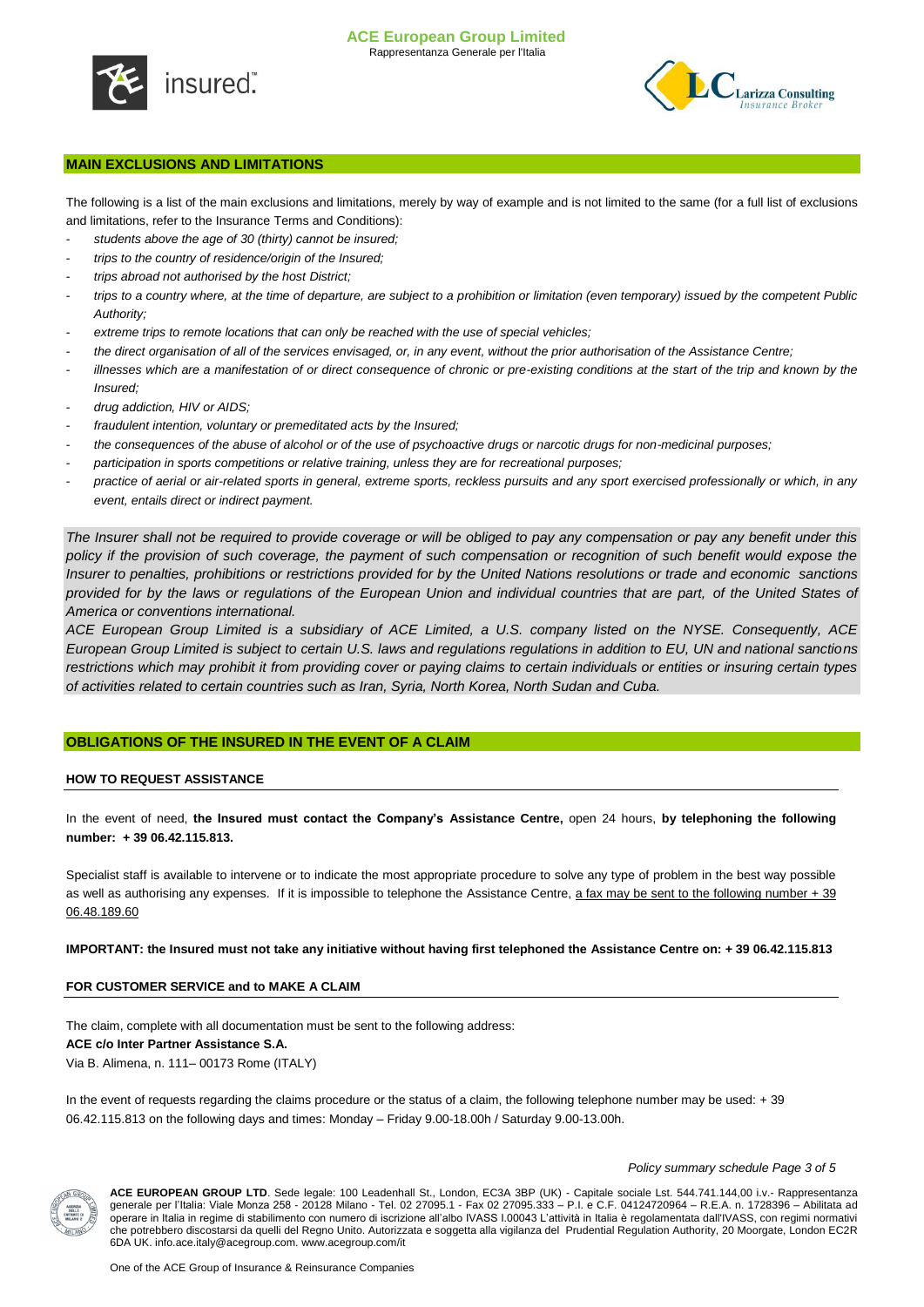



## **HOW TO ACTIVATE THE POLICY**

When the student receives confirmation that his application has been approved from the host District, he/she may go to the following website <http://www.larizzaconsulting.it/RYEItaly> and click on: "**Purchase your insurance plan"**, then:

- 1. read the Insurance Terms and Conditions of the Master policy no ITBOTB17239;
- 2. enter his/her personal details and those relating to the stay in Italy on the appropriate form requesting subscription;
- 3. provide his/her consent to the processing of personal details and the required declarations requested;
- 4. pay the premium with a credit card. The policy premium is calculated on the basis of the duration of the Insured's stay in Italy, according to the following:

| <b>DURING OF THE TRIP</b> | <b>GROSS PER CAPITA PREMIUM PER STUDENT</b>            |  |
|---------------------------|--------------------------------------------------------|--|
| up to 12 (twelve) months  | 400 € for the entire year (of which taxes $\in$ 47,68) |  |

After completing the purchase process, the Insured will receive confirmation of the success of the transaction and subsequently via e-mail will receive the policy documents (Insurance Terms and Conditions and Summary schedule of coverage and benefits) including the Subscription Certificate, which must be signed and returned to the Broker authorised to manage the Master policy by e-mail t[o rye@larizzaconsulting.it](mailto:rye@larizzaconsulting.it) or fax to no. +39.02.34.53.76.95 or by post to LC Larizza Consulting srl Via Vincenzo Monti 86 20145 Milan - Italy.

### **RIGHT OF WITHDRAWAL**

The Insured will have the right to unilaterally withdraw from the policy, without having to specify the reason:

- within 48 (forty-eight) hours prior to the date when the Insured leaves his abode in his Country of residence or origin to participate to the trip;
- only in cases in which the policy has been purchased in the 14 (fourteen) day period prior to the date of arrival in Italy, the above-cited right can also be exercised after the date of arrival in Italy. In this case, the right of withdrawal may be exercised for a 14 (fourteen) day period from the date of purchase/subscription to the Master policy.

In the event of withdrawal, the policy premium will be returned, net of taxes due, if already paid by the Company, without the application of any penalty.

To exercise the right of withdrawal, the Insured must advise the Broker of his/her intention to withdraw via electronic mail to [rye@larizzaconsulting.it](mailto:rye@larizzaconsulting.it) or by fax to no. +39.02.34.53.76.95 or by registered letter to LC Larizza Consulting srl Via Vincenzo Monti 86 20145 Milan. The Broker will inform the Company of said withdrawal.